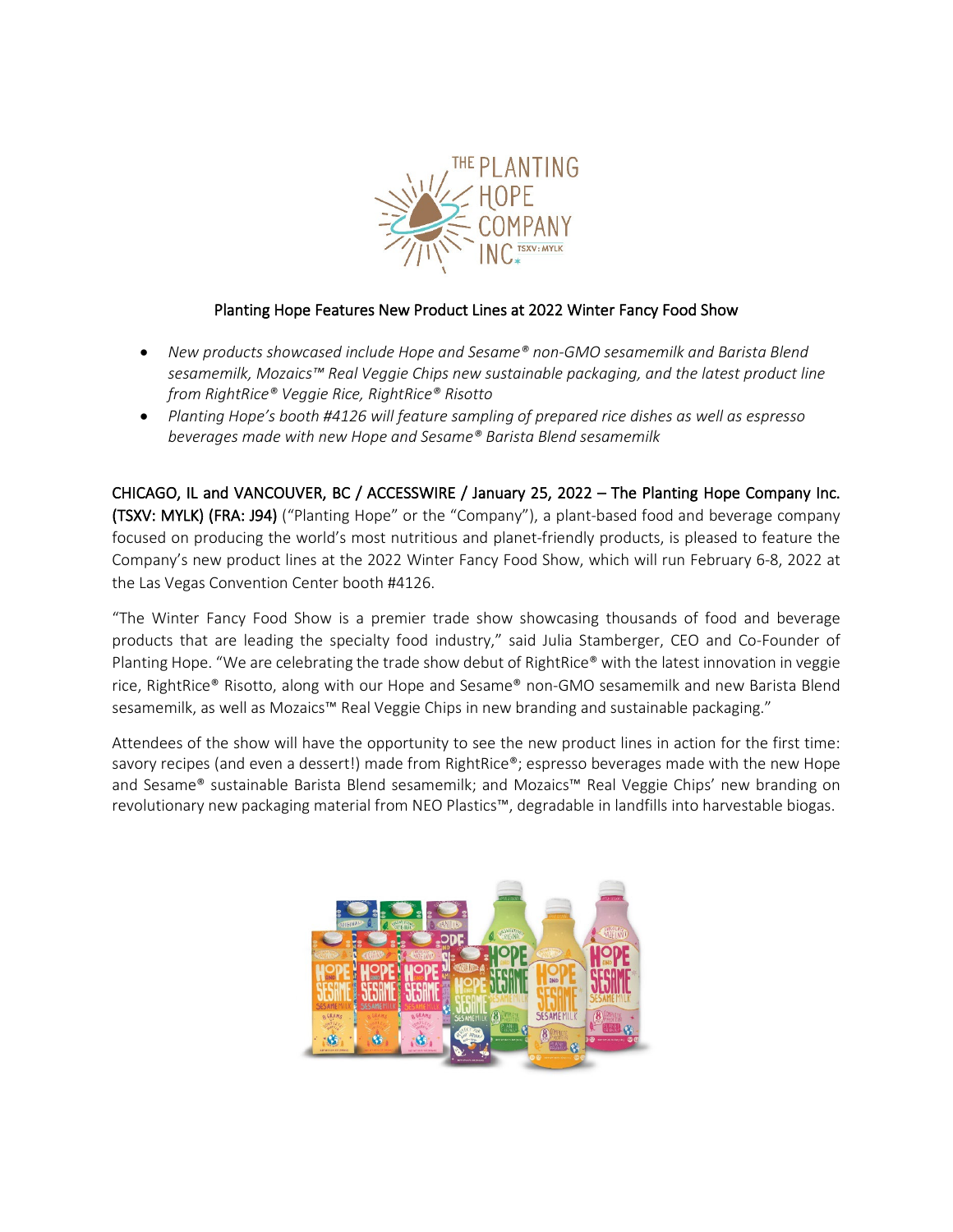# Hope and Sesame® Sesamemilk

- Vegan
- A complete source of protein: 8 grams of protein per serving (complete protein = contains all nine of the essential amino acids that humans need to obtain from food sources)
- An excellent source of vitamin D and calcium
- Certified Gluten-Free
- Certified Kosher
- Non-GMO Project Verified and Certified by the Plant Based Foods Association
- The Unsweetened flavors contain 0 grams of sugar and are keto-friendly

Hope and Sesame® has unlocked the dense nutrition in tiny sesame seeds to create a delicious plant milk that is both ultra-nutritious and highly sustainable. The new non-GMO sesamemilk is available in three flavors in refrigerated 48 oz bottles (Unsweetened Original, Unsweetened Vanilla and Chocolate Hazelnut); six flavors in shelf-stable 1L Tetra Pak cartons (Unsweetened Original, Unsweetened Vanilla, Original, Vanilla, Chocolate and Chocolate Hazelnut); and the new Barista Blend sesamemilk, specially formulated to perform in hot and iced beverages. This new non-GMO refrigerated sesamemilk line showcases new branding with bold and whimsical packaging that highlights the magic of sesame.



## Mozaics™ Real Veggie Chips

- $\bullet$  #1 ingredient = real veggies
- Popped (not fried!) and full of flavor (Salsa, Sea Salt and BBQ)
- 3 grams of plant protein and 3 grams of dietary fiber per serving
- No cholesterol or trans fats; half the fat of kettle potato chips or veggie straws
- Certified Kosher
- Certified Gluten-Free
- Vegan certified plant-based by the Plant Based Foods Association
- Non-GMO Project Verified

Mozaics™ Real Veggie Chips will showcase the use of a first-of-its-kind sustainable packaging that transforms into clean, renewable energy through the decomposition process. With this revolutionary new packaging material from NEO Plastics™, Mozaics™ is making it easier than ever for consumers to "do better" by reducing landfill waste while contributing to a better planet. Unlike other snack bags that are either non-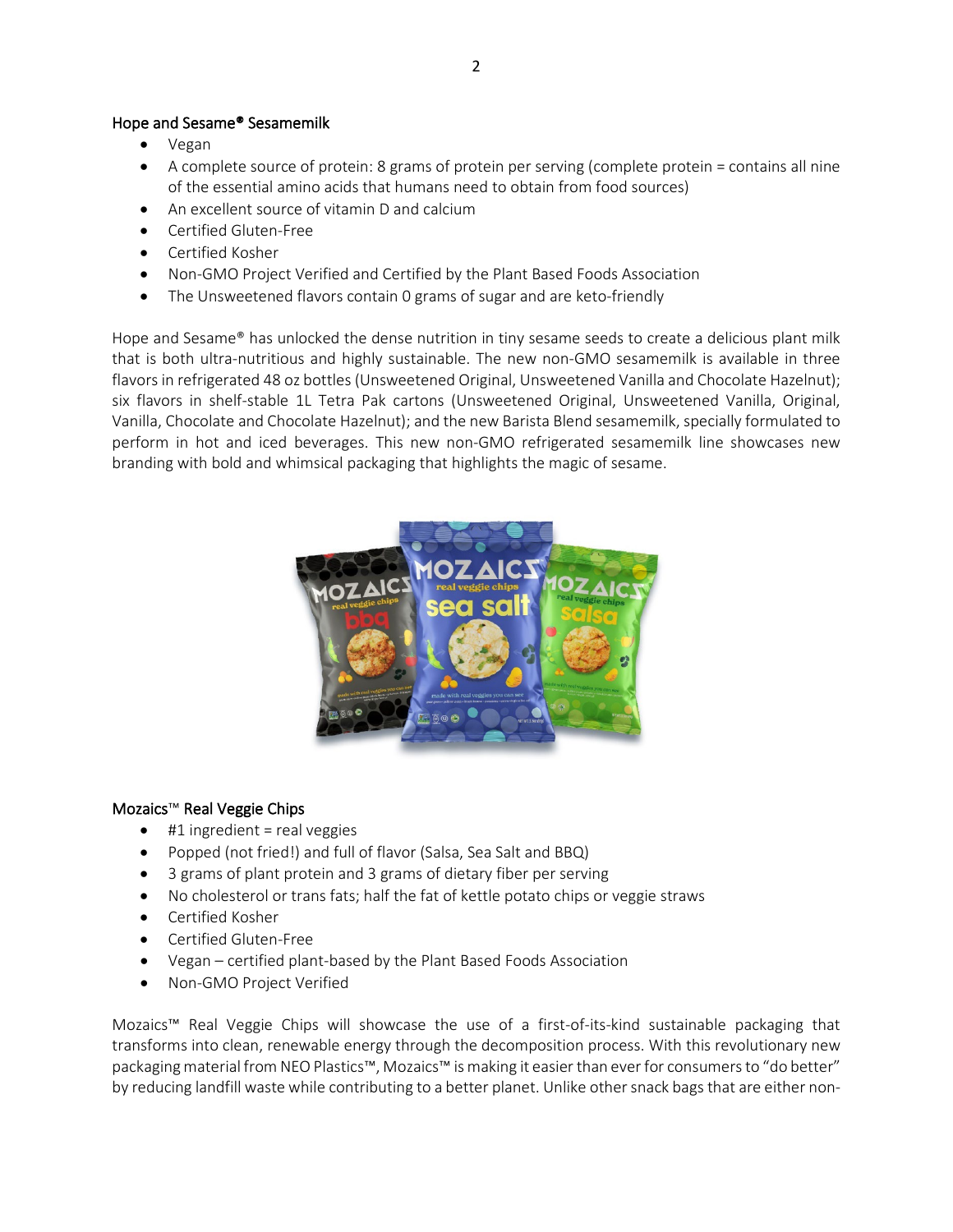degradable or require commercial composting, the new Mozaics™ packaging does not require separate recycling or disposal and breaks down in any landfill once disposed of in the normal waste stream.



# RightRice® Risotto

- 10 grams of complete, plant-based protein
- 5 grams of fiber
- Almost 40% less net carbohydrates than a bowl of white rice
- Vegan
- Non-GMO Project Verified
- Certified Gluten-Free
- Certified Kosher
- Simple ingredients: lentils, chickpeas, peas and rice

A modern twist on the beloved Italian dish, RightRice® has reimagined risotto with the first-of-its-kind, shelf-stable, dairy-free risotto that is easy to cook in one pot in just 12 minutes. While traditional risotto is labor-intensive and time-consuming, RightRice® Risotto could not be easier – or faster – to make. No more standing over a hot stove stirring for 30+ minutes! Packed with plant-based protein and fiber (with way less carbs than traditional risotto), RightRice® Risotto is made with 90% veggies, meeting the growing consumer demand for quick and convenient plant-based meal solutions. Fantastic on its own or paired with a favorite protein, RightRice® Risotto is completely customizable and a great option for vegans and flexitarians alike.

## Planting Hope Commenced Trading on the Frankfurt Stock Exchange under ticker "J94"

The Company is also pleased to announce that its shares (the "Shares") have commenced trading on the Frankfurt Stock Exchange under the ticker "J94". The Company's Shares are now cross-listed on the TSX Venture Exchange (TSXV: MYLK) and the Frankfurt Stock Exchange (FRA: J94).

## About Hope and Sesame®

Hope and Sesame<sup>®</sup> has cracked the code on unlocking the dense nutrition in tiny sesame seeds to create an important new trend in plant milk: sesamemilk, both ultra-nutritious and highly planet-friendly. Sesame is sustainable, requiring very little water to cultivate, it's naturally drought- and pest-resistant, and can selfpollinate. Sesamemilk is nutritionally comparable to dairy milk, delivering 8g of complete protein per serving (including all 9 essential amino acids) – that's 8x the protein in most nut milks and 3x the protein in most oat milks. Hope and Sesame® sesamemilk is vegan, a good source of protein, an excellent source of vitamin D and calcium, is Certified Gluten-Free and Certified Kosher, and is free from soy and dairy. All Hope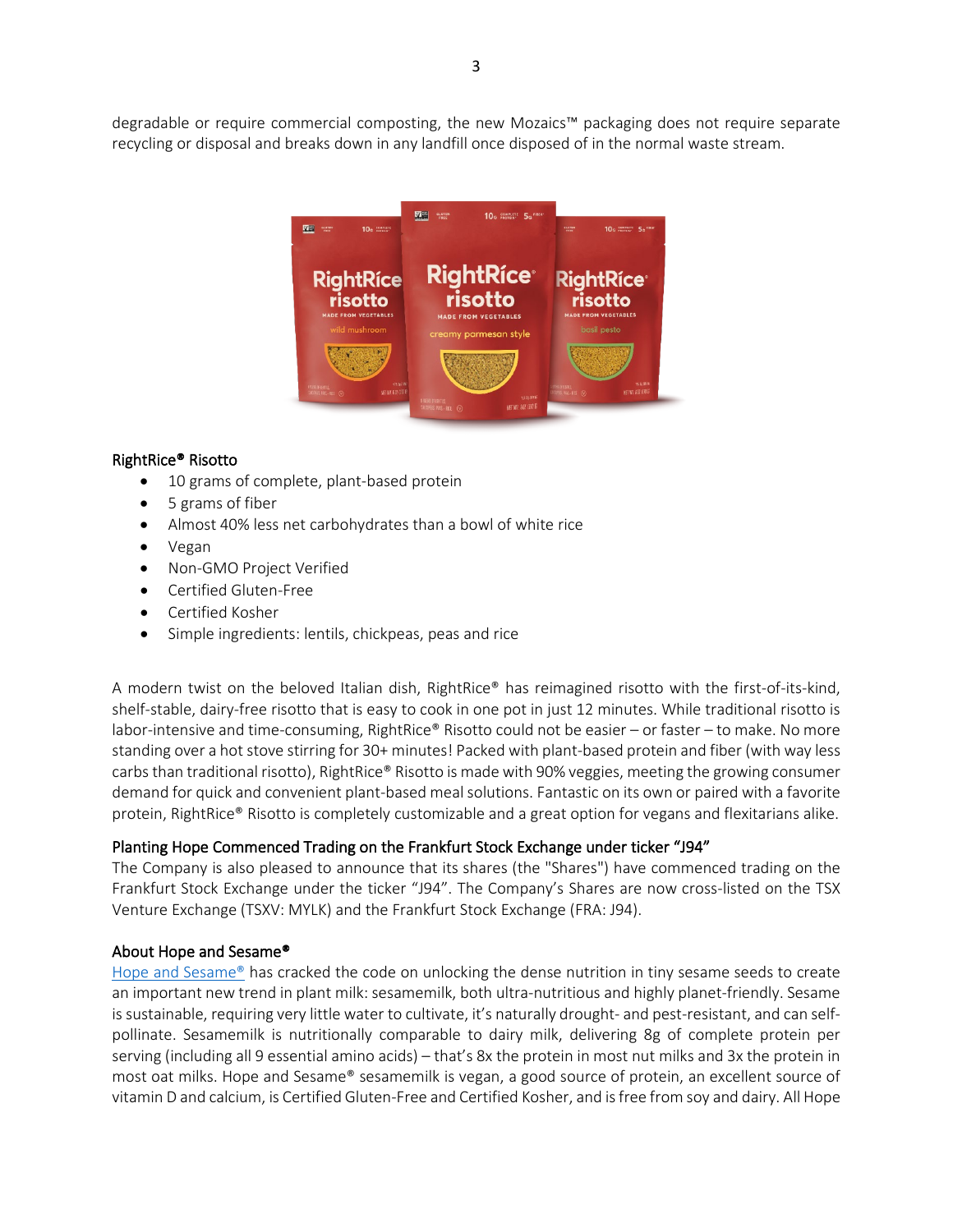and Sesame® products are Non-GMO Project Verified and Certified by the Plant Based Foods Association. Hope and Sesame® was awarded Best Milk Alternative and Best Plant-Based Sustainability in FoodBev's 2021 World Plant-Based Food Awards and received the 2020 Sofi Award for Best New Product, Plant-Based Milk from the Specialty Food Association.

### About Mozaics™

[Mozaics™](https://mozaicschips.com/) Real Veggie Chips deliver tasty crunch that you can feel great about with 3g to 4g of plant protein per serving and 2-3g of dietary fiber. Our #1 ingredients are veggies you can see in each popped chip with flavors including Sea Salt, BBQ and Salsa. Big taste, big nutrition, guilt-free – now that's a REAL veggie chip Mozaics™ come in 0.75oz. and 3.5oz. sizes and can be purchased individually at [www.mozaicschips.com](https://mozaicschips.com/) and [Amazon.](https://www.amazon.com/stores/MozaicsChips/page/A1517AEB-9CA8-4238-8246-83EF22ECEC5D?store_ref=BLP_HW_A5CB0753-C23C-4D33-82B0-4FD7101C984C) Subscription options also available. Mozaics™ have been recognized as NEXTY 2020 Finalist, Best New Salty/Savory Snack; as Mindful Food Awards/Best Veggie Chip; and as a Snaxpo Finalist.

#### About RightRice®

RightRice® redefines a household staple with a delicious vegetable-based rice grain that's packed with the power of vegetables and complete plant-based protein. RightRice® is the first-of-its-kind: a shelf-stable vegetable grain that's a blend of over 90 percent vegetables, including lentils, chickpeas, green peas and rice, that delivers on both taste and nutrition. With 10g of complete protein and 5g fiber per serving, RightRice® delivers more than double the protein, five times the fiber and almost 40 percent fewer net carbohydrates than traditional white rice, and can be prepared in just  $10 - 12$  minutes. RightRice® is now available in a range of seasoned flavors, along with RightRice® Medley and RightRice® Risotto. RightRice® products are currently sold through more than 7,000 doors in leading retailers across North America, including Whole Foods Market, Wegmans, Kroger, Sprouts, Albertsons/Safeway, HEB, Ahold, Meijer, as well as online through Amazon, Thrive Market, Hive, and RightRice.com. All RightRice products are made using real herbs and spices, and are non-GMO, gluten-free, plant-based, and kosher. For more information visit: [www.rightrice.com.](http://www.rightrice.com/)

#### About The Planting Hope Company Inc.

Planting Hope develops, launches and scales uniquely innovative plant-based and planet-friendly food and beverage brands. Planting Hope's cutting-edge and award-winning products fill key unmet needs in the skyrocketing plant-based food and beverage space. The Planting Hope brand family includes Hope and Sesame® Sesamemilk, RightRice® Veggie Rice, Mozaics™ Real Veggie Chips and Veggicopia® Veggie Snacks. Founded by experienced food industry entrepreneurs, Planting Hope is a women-managed and womanled company with a focus on nutrition, sustainability and diversity. For more information visit: [www.plantinghopecompany.com.](http://www.plantinghopecompany.com/)

#### **Contacts**

#### Company Contact:

Julia Stamberger CEO and Co-founder (773) 492-2243 [julia@plantinghopecompany.com](mailto:julia@plantinghopecompany.com)

#### Media Contact:

Rachel Kay Public Relations Becca Stonebraker